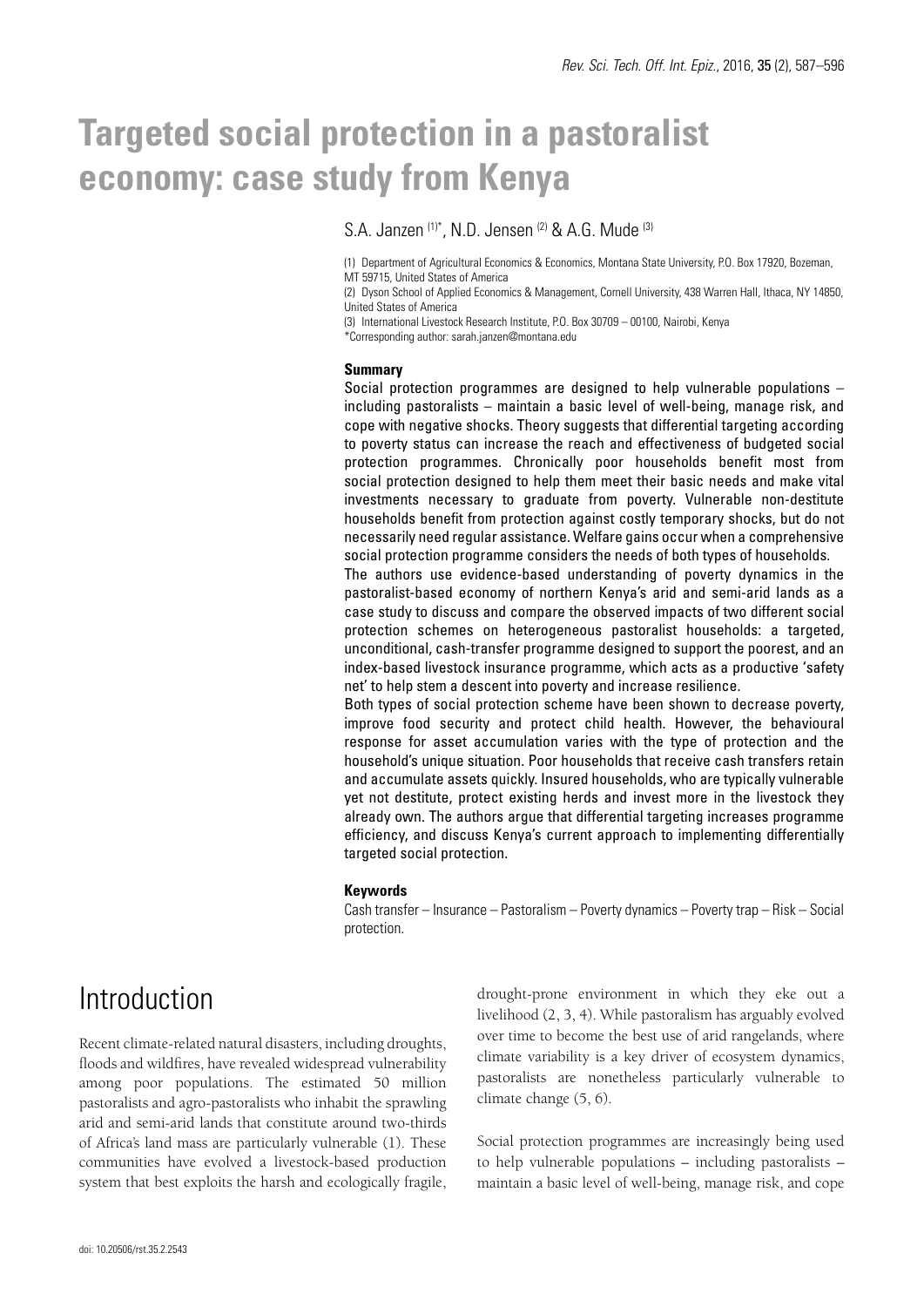with negative shocks. Devereux and Sabates-Wheeler argue that social protection, properly designed, can affordably contribute to the Millennium Development Goals by supporting pro-poor growth and poverty reduction (7). Traditionally, this protection has often involved the transfer of cash, food, medicine or livestock, and/or the development of physical, human or social capital. In recent years, insurance programmes have also been introduced as a market-based alternative to traditional social protection.

A growing literature on poverty traps advocates for social protection policies that consider poverty dynamics when targeting interventions. In this paper, the authors take advantage of empirical evidence of dynamic, asset-based poverty traps in northern Kenya's arid and semi-arid lands. They use their evidence-based understanding of poverty dynamics in this pastoralist-based economy as a case study, to discuss and compare the observed impacts of two different social protection schemes on heterogeneous pastoralist households:

– a targeted, unconditional, cash-transfer programme designed to support the poorest, and

– an index-based livestock insurance programme aimed at providing a productive safety net to help stem a descent into poverty and protect the vulnerable as they work towards building resilience.

The authors argue that differential targeting could increase programme efficiency, and discuss Kenya's current approach to implementing targeted social protection.

# Targeted social protection

Effective social protection must consider poverty dynamics, and comprehensively address the full range of factors that keep people in poverty (8). With poverty dynamics in mind, Barrett (9) usefully defined two forms of social protection programmes. 'Cargo-net' programmes are designed to improve households' productive capacity. When successful, cargo-net programmes overcome structural forces that keep households poor, thereby shifting chronically poor households onto a pathway out of poverty. Cash-transfer programmes are an example of this kind of social protection programme – by relieving liquidity constraints, the goal of such programmes is to allow households the flexibility to invest in health and education, improving their longterm economic viability. 'Safety-net' programmes, such as emergency food aid or livestock-restocking programmes, offer protection when adverse shocks occur, ensuring that the consequences suffered are temporary. In recent years, governments and development practitioners have become widely interested in the use of insurance as an alternative, potentially complementary (and potentially market-based) safety-net programme.

Traditional social protection policies target the most destitute households. However, these two distinct forms of social protection can be more effective if differential targeting is feasible. Cargo nets are designed to lift structurally poor households out of poverty, and thus should be directed towards the chronically poor. Safety nets are designed as temporary assistance for households who are temporarily poor as a result of negative shocks. This latter form of social protection should be targeted at the temporarily poor and vulnerable non-poor.

Targeted social protection becomes more important if poverty persists as a result of structural constraints in an economy. The literature on poverty traps suggests that shocks can have permanent negative consequences (10). In the stylised multiple equilibrium poverty trap model characterised by Figure 1, two stable equilibria exist, a low (poor) equilibrium: E1, and a high (good) equilibrium: E3. These equilibria are separated by a third, unstable equilibrium: E2. Note that, as an unstable equilibrium, E2 is a point of divergence. If a shock causes household assets to fall below E2, they move towards a permanent low equilibrium and find themselves trapped in poverty. For this reason, households holding assets near E2 can be considered highly vulnerable to shocks, with vulnerability declining as household assets increase, moving away from E2 (i.e. moving to the right of the asset spectrum in Fig. 1). One implication of this model is that poor households are not the only households who may merit inclusion in contingent social protection schemes; vulnerable households also have much to gain from protection against shocks.



#### **Fig. 1**

#### **The S-shaped poverty trap curve**

Below E2, households move to low equilibrium with 100% probability. In the absence of risk, households above E2 move to E3 but, in a risky environment, negative shocks can have dynamic consequences. This figure shows how vulnerability decreases as asset levels increase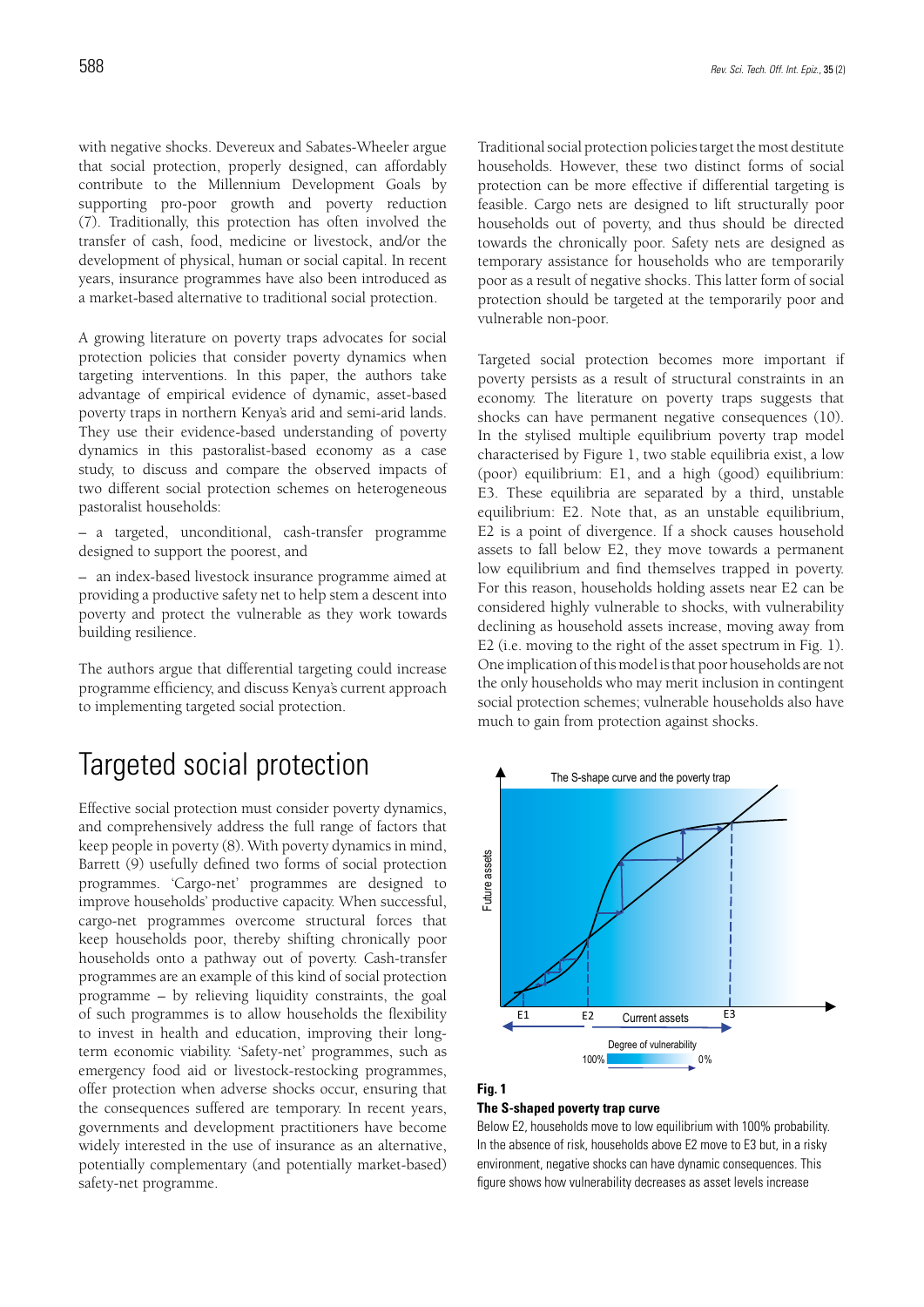Barrett, Carter, and Ikegami (11) use numerical methods to analyse the trade-offs induced by 'vulnerability-targeted social protection' (VSP) – social protection that prioritises vulnerable, non-destitute households over chronically poor households – in comparison to traditional, needs-based social protection. Their analysis shows that, if an aid budget remains constant and a structural poverty trap exists, then individual needs-based transfers will shrink if more people fall into poverty, unable to graduate out of poverty without larger transfers. For this reason, while a purely needsbased distribution of aid initially favours the poorest, over time they compete with vulnerable non-poor households for transfers. In this scenario, initially poor households are dynamically worse off than they would have been if a portion of the budget had been allocated as a safety net for vulnerable and stochastically poor households.

Despite the potential dynamic welfare gains, if publicly funded, VSP obviously implies a smaller allocation of social protection available for poor households today – creating a challenging dilemma for policy-makers and development practitioners. In an effort to negotiate this implied trade-off, Carter and Janzen (12) explore the degree to which VSP can be implemented through an insurance mechanism. Their analysis shows that the long-term level and depth of poverty can be greatly improved by incorporating elements of insurance-based VSP into a conventional, cash-transfer-based system of social protection. Insuranceaugmented social protection not only allows smoothing of public expenditures across time, but the provision of VSP as a partially subsidised insurance contract also encourages the vulnerable themselves to pay a fraction of the cost. This frees up a larger fraction of the public social protection budget to be used for those who arguably need it the most.

# Case study: social protection for northern Kenya's pastoralists

The previous section lays out the theoretical grounds for the provision of targeted social protection, in which both cargo-net and safety-net social protection programmes are differentially distributed to poor and vulnerable households. In this section, the authors use northern Kenya's arid and semi-arid lands as a case study for implementing targeted social protection through a combination of cash transfers and subsidised insurance. There are two reasons for choosing this region. First, empirical evidence of bifurcating poverty dynamics exists in this setting, suggesting the existence of a poverty trap and the importance of targeted social protection. Secondly, the near-simultaneous roll-out of a cash-transfer programme and an insurance programme in this area presents a unique opportunity to conduct a joint assessment of the impact of these two programmes, and generate insights to help improve targeting, coordinated financing and delivery of these two separate components of a broader social protection strategy.

### **Risk and poverty dynamics in Kenya's arid and semi-arid lands**

Drought is the most significant hazard affecting the Kenyan population, particularly those who inhabit the arid and semi-arid lands that make up over 70% of the country. In the two decades spanning 1992 to 2012, seven droughts afflicted the nation, affecting over ten million people. The most severe droughts occurred in 2009 and 2011, with an estimated US\$ 12.4 billion of drought-related damages and losses incurred during this time (this estimation assumes an average exchange rate from  $2008-2011$  of US\$  $1 =$ 78.3 Kenyan shillings, as provided by the government of Kenya) (13). Of this, approximately three-quarters of the losses stemmed directly from livestock mortality – an estimated 9% of the national cattle herd was lost during this period (13). It follows, then, that the more than three million pastoralist households living in northern Kenya's arid and semi-arid lands, whose most productive assets are typically livestock, which provide the bulk of their income and nutrition, are also the most drought-vulnerable population in the country (14, 15). The human and economic costs of drought are largely borne by the poorest of this population and can potentially be avoided through programmes seeking to reduce these households' exposure or vulnerability to climate shocks.

Empirical evidence of a structural poverty trap in the region suggests that the consequences of climate risk for this population can often be permanent. Lybbert *et al.* (16) and Barrett *et al.* (17), for example, each use different household survey data and methods to demonstrate non-linear asset dynamics in this setting, i.e. when livestock herds fall below an estimated critical threshold (E2 in Fig. 1), recovery becomes difficult, and herds tend to move towards a lowlevel equilibrium (E1 in Fig. 1). Toth (18) suggests that these non-linear asset dynamics are due to a critical herd size necessary to support mobility – small herds are unable to take advantage of the key resource of the region, vast open rangelands. Instead, small herds are restricted to degraded rangelands near the town centres, making growth a challenge. Furthermore, Santos and Barrett (19) show that access to informal credit is concentrated above the observed critical threshold. Poor households cannot take out a loan to reach the dynamic asset threshold. This biased access to credit further exacerbates the poverty trap. While global evidence of poverty traps is mixed, a recent review found that evidence in favour of poverty traps is strongest in remote rural regions where pastoralists tend to live (20).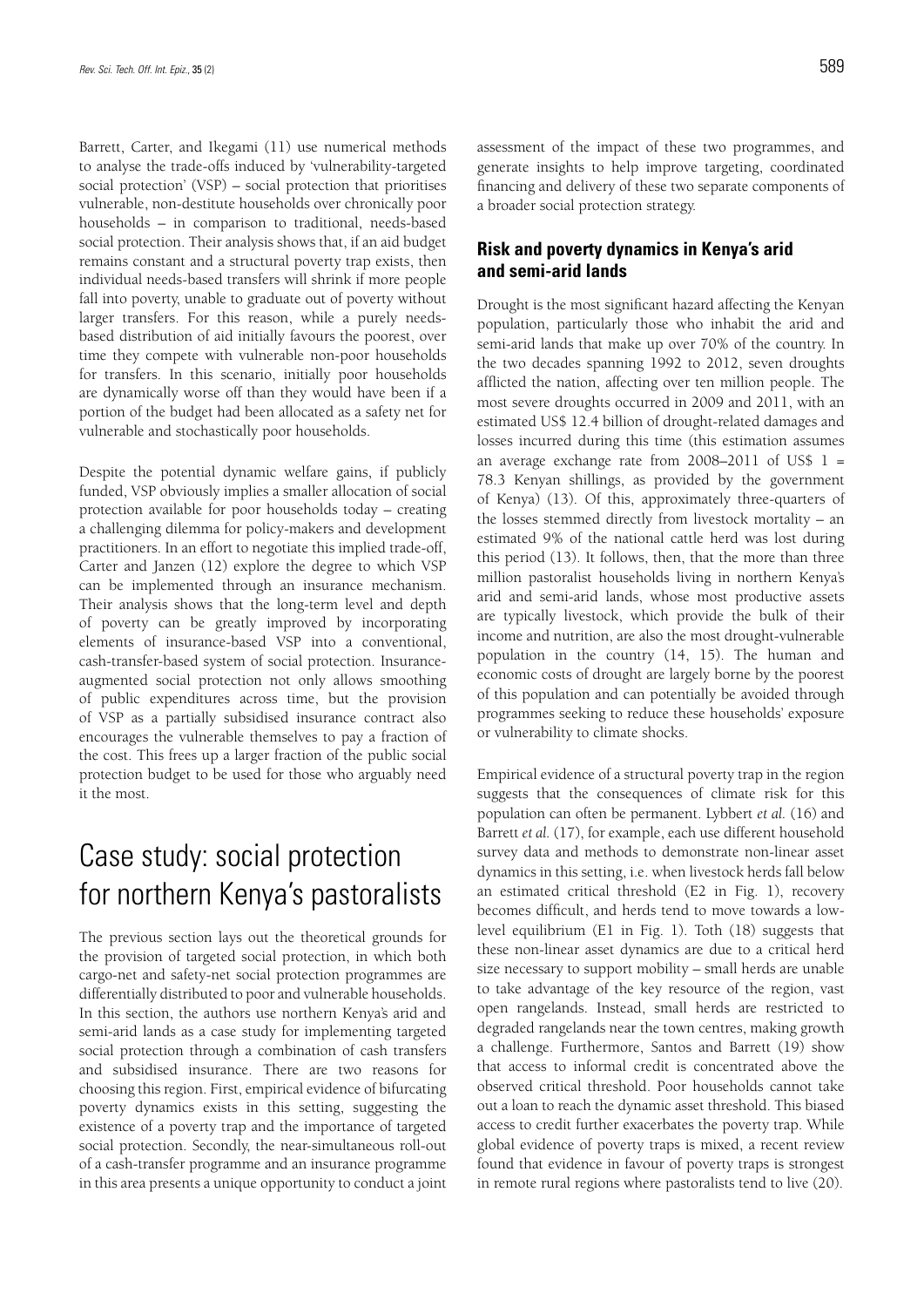### **Northern Kenya's unconditional cash transfer**

In 2009, the government of Kenya launched the first phase of the Hunger Safety Net Programme (HSNP) in the four poorest districts of northern Kenya, all dominated by pastoralists: Marsabit, Mandera, Turkana and Wajir. In the first phase of the HSNP, 69,000 households across these districts were selected to receive unconditional cash transfers of approximately US\$ 27, every two months, for a period of two years. The programme objectives were to improve the capacity of targeted households to meet immediate, essential needs and to make productive investments, thereby improving their future prospects. In this sense, HSNP is a cargo-net social protection operation, providing beneficiaries with resources aimed at alleviating their deprivation and stimulating productive investment that might help them eventually to graduate out of poverty.

Does HSNP actually help households move out of poverty? To better understand the effectiveness of the programme, Merttens *et al.* (21) leveraged the randomised roll-out of the HSNP programme across targeted communities to estimate the impacts of HSNP using a difference-in-difference approach. The study found that HSNP participation decreases poverty and improves food security through increased consumption expenditures, asset retention and asset accumulation, greater use of health and education services, diversifying livelihoods, expanded financial savings, and decreased vulnerability to shocks. These positive impacts on both human capital and economic factors were generally consistent with evidence from other cash-transfer programmes (22, 23, 24, 25).

Merttens *et al.* also examined the heterogeneity of impacts across poverty status, and found that impacts were often quite varied between the poor and non-poor. Although the results do not consistently favour one group over another, the findings highlight the importance of poverty dynamics in implementing social protection – heterogeneous households respond and benefit differently.

Jensen, Barrett and Mude (26) also examined the impacts associated with HSNP transfers in northern Kenya. They exploited exogenous variation in HSNP participation, introduced by eligibility criteria to instrument for HSNP participation. The study found that HSNP improved household mobility, an important production strategy in the region, and also improved child health, as measured by mid-upper arm circumference (MUAC). Allowing for variation in impacts across households with large and small herds – a standard proxy for wealth/poverty status in this environment – HSNP participation also improved milk productivity of livestock among those with smaller herds (poorer) and reduced school absenteeism among those with larger herds (richer). Once again, there is evidence of heterogeneous responses to cash transfers, highlighting the

importance of accounting for the dynamics of poverty while targeting cash transfers.

### **Index-based livestock insurance in northern Kenya**

Since 2010, pastoralists in the Marsabit district of northern Kenya have also had access to a novel, index-based livestock drought insurance product (IBLI). Index insurance differs from traditional insurance in that the indemnity payments are based on an indicator (in this case, predicted livestock mortality) that is outside the influence of the insured. In the case of IBLI, the index is constructed from satellite imagery of forage conditions used to predict average droughtinduced livestock mortality for a particular area.

This insurance scheme was designed as a productive safety net, to compensate pastoralists who are covered from drought-induced livestock losses (15, 27). The programme is similar to the IBLI project in Mongolia (28), and other index-based agricultural insurance projects being implemented globally (see Miranda and Farrin for a recent review [29]). In addition to helping pastoralist households cope with risk *ex post* (by making payments to compensate for losses), growing empirical evidence suggests that insurance encourages investment in higher-risk activities with higher expected profits (30, 31, 32, 33).

All pastoralists in Marsabit who had IBLI coverage during the 2011 drought received indemnity payments. In some areas, indemnity payments were made again in 2012 and 2013. Jensen, Barrett and Mude (26) used randomly distributed premium discount coupons to instrument for IBLI purchases, and show that insured households demonstrated improved child health (as measured by MUAC) and increased income per adult equivalent. An examination of production strategies also found that households with IBLI coverage reduced herd size and invested more heavily in health and veterinary services for their remaining herd, which is associated with increased milk productivity within the herd.

Janzen and Carter (34) used instrumental variables combined with threshold-based econometric methods to show that households with insurance above and below a dynamic asset threshold responded differently to shocks, and therefore benefited from insurance in different ways. Those with herd sizes above an estimated threshold – richer households who are more likely to sell livestock – are 64 percentage points less likely to anticipate doing so when an insurance payout is available. Households with livestock below the estimated critical threshold – poorer households who are prone to destabilising consumption – are 43 percentage points less likely to anticipate doing so with insurance. Jensen, Barrett and Mude (26) also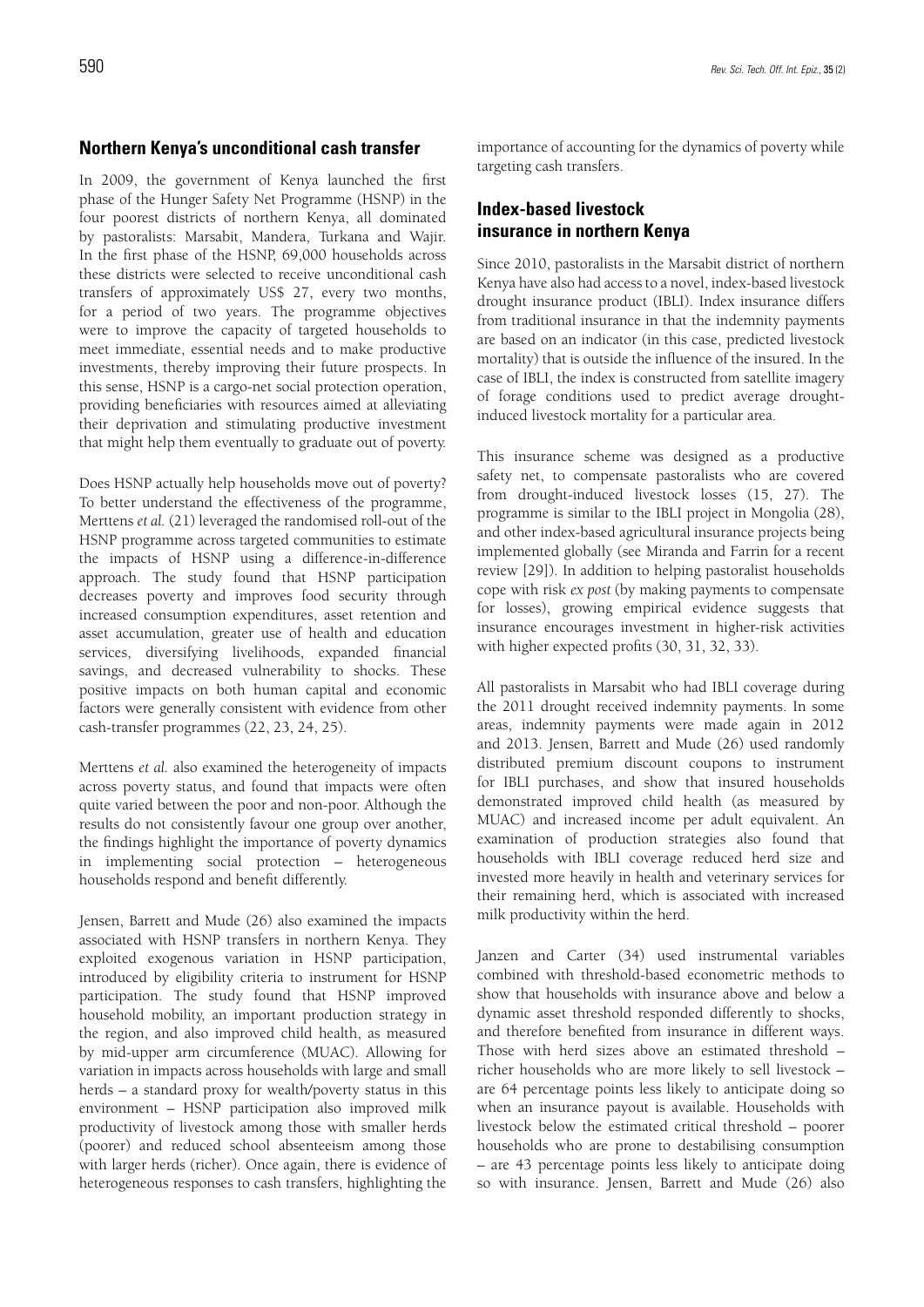provided evidence of differential impacts: the gains to milk productivity due to IBLI coverage are more pronounced in households with small herds than in those with larger herds.

If vulnerable households self-select into purchasing insurance, as might be expected, then insurance successfully eliminates the need for differentially targeting social protection: those who gain most from a safety net will insure themselves. Unfortunately, self-selection is not as straightforward as it seems. Although insurance demand has been robust among a small targeted and surveyed sample, it has been disappointingly low among the general pastoral population of the region. The low demand observed in this setting is similar to that observed elsewhere – demand for insurance in developing countries across a variety of settings has regularly proven to be weak (29, 35).

Jensen, Barrett and Mude (36) used a selection model to examine factors of IBLI uptake and level of coverage. As in similar settings, the study found that poorer households (in this case, those with smaller herds) are less likely to purchase IBLI coverage, that liquidity plays an important role in the purchase decision, and that demand is price sensitive. Janzen, Carter and Ikegami (37) unpacked the complexity of demand further, employing a poverty-trap model to explore optimal insurance demand across heterogeneous households. Using dynamic stochastic programming techniques, they found that the most vulnerable households, despite having the most to gain from insurance, also have a high opportunity cost of insurance. This high opportunity cost is driven by the fact that liquefying an asset – even for the purchase of valuable asset-protection insurance coverage – might not be optimal for vulnerable households.

The IBLI's strong positive welfare impacts, coupled with generally low demand, which is intensified among poorer and more vulnerable households with fewer livestock, suggest that there may be social benefits to increasing insurance coverage, especially among the livestockpoor. This implies a potential role for public support to increase coverage levels among this vulnerable population. Furthermore, evidence that liquidity constraints and high premium rates reduce demand suggests that one way to increase coverage is through reducing the premium rates that vulnerable populations face.

# Kenya's new comprehensive social protection programme

The insights generated by rigorous assessments of these pilot programmes help build the case for a more comprehensive, continuous and large-scale programme with improved operational design and targeting principles. The Kenyan government is currently trying to scale up both the cashtransfer and livestock-insurance programmes in its arid and semi-arid regions so that targeted social protection is differentially distributed to both poor and vulnerable households – cash transfers to the poor and subsidised insurance to the vulnerable. This comprehensive proposal is outlined in Figure 2 and discussed in the paragraphs that follow.

In 2013, the Kenyan government launched the second phase of HSNP. This phase continues to focus on the four poorest target counties in northern Kenya, but increases its coverage



GoK: Government of Kenya

HSNP: Hunger Safety Net Programme

#### **Fig. 2**

**Kenya's comprehensive vulnerability-targeted social protection proposal for different segments of the population** *Adapted from source:* Ministry of Agriculture, Livestock and Fisheries 2015 (38)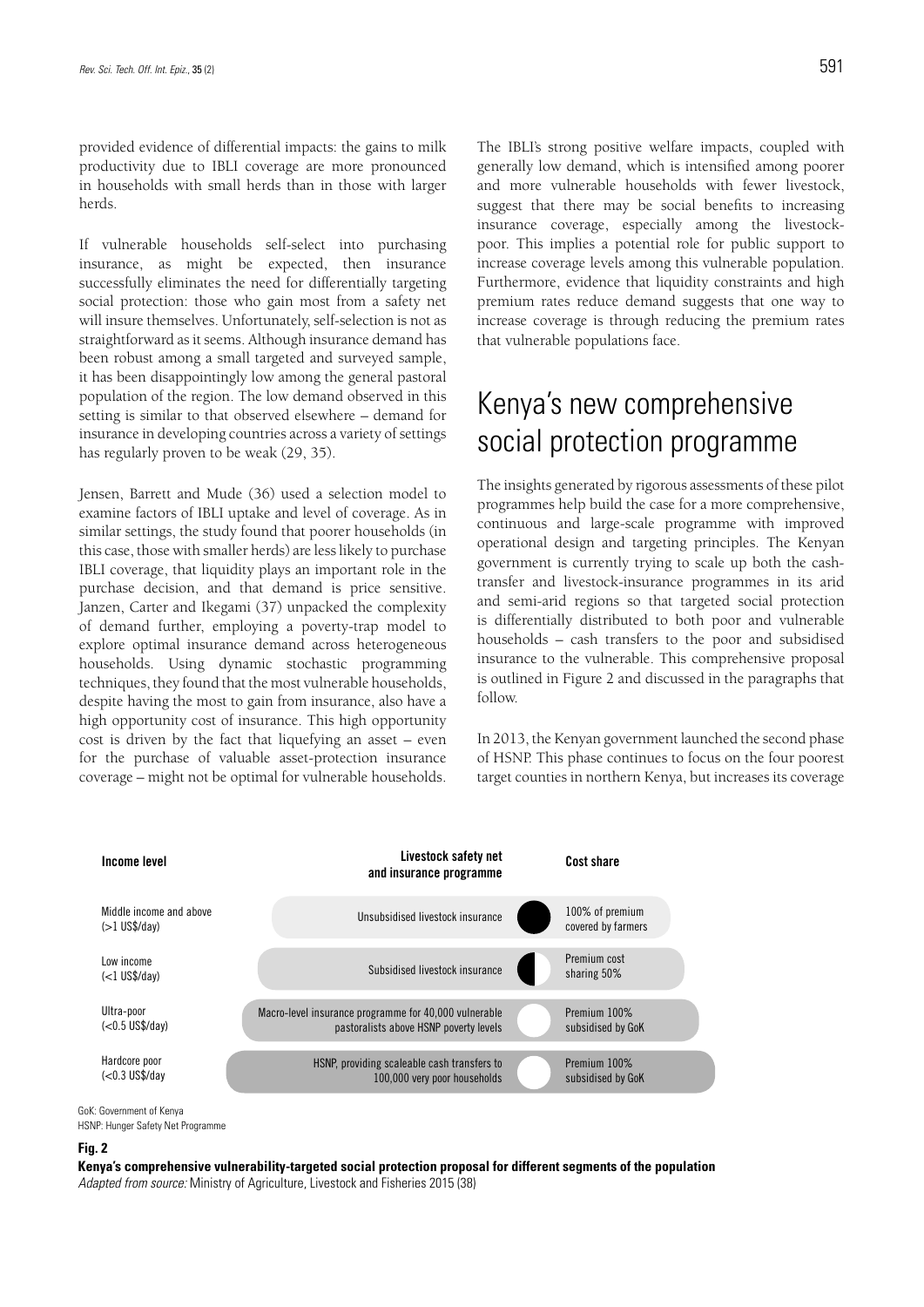programme.

to a total of 100,000 chronically poor households, providing them with larger bi-monthly payments of approximately US\$ 49. For targeting, HSNP conducted an initial census of all households in the four target counties, means-testing them to rank them for eligibility and sequencing, so that more households could be drawn into the programme as it was scaled up. Unlike the first phase, HSNP II includes a disaster-induced scaleability provision (i.e. a safety net), allowing for a supplemental injection of funds during times of crisis to the original recipient households, or to

Thus, HSNP II is a cargo net aimed at improving the capacity of beneficiary households to meet their essential needs and invest in improving their future prospects. While HSNP II focuses on the poorest households in these communities, the Kenyan government also recognises the considerable risk faced by even the most productive of pastoralist households in arid and semi-arid areas, and so decided to augment HSNP with a productive safety net, aimed at insuring households' livestock against catastrophic loss. Building on the IBLI pilot programme and drawing from its lessons, the Kenyan government proposed the creation of a national Kenya Livestock Insurance Program (KLIP) that directly targets vulnerable, non-poor households (39).

temporarily poor households not covered under the regular

The Livestock Insurance Program is being piloted in two HSNP-targeted (but non-IBLI) counties of northern Kenya – Wajir and Turkana. A forage-scarcity, index-insurance contract, mirroring that of the IBLI programme and designed to intervene before mortality to protect deteriorating livestock assets, is being used. Five thousand targeted beneficiaries will receive fully subsidised insurance cover for five cattle (or other livestock of equal value). Uniquely, the fully subsidised insurance contract aims at capturing the vulnerable non-poor as recipients – eligibility requires that the participant not be an HSNP participant and that they own at least five cattle (or other livestock of equal value) (38). This eligibility threshold corresponds closely with the chronic poverty threshold (i.e. E2 in Fig. 1) identified in empirical studies of poverty dynamics in this area.

Over the next four years (2015–2019), KLIP will be scaled up to the remaining two HSNP counties – Marsabit and Mandera – where the need for livestock insurance for vulnerable pastoralists is the greatest and the infrastructure developed to support HSNP can be leveraged to more efficiently provide publicly supported insurance coverage. During this period, the Kenyan government plans to support up to 71,000 vulnerable non-poor households in these four counties with fully subsidised coverage.

To encourage commercially driven sustainable provision of livestock insurance, the insurance companies selected to offer coverage under KLIP are required to also offer voluntary top-up coverage to recipient households who want supplemental insurance for more than the five cattle (or other livestock equivalent) provided for by the government. Insurance companies must also provide access to insurance coverage to non-KLIP beneficiaries interested in purchasing either commercially priced or partially subsidised insurance coverage (39).

## Concluding remarks

Pastoralist populations are particularly vulnerable to climate shocks, which often result in chronic poverty. This paper explores the role of social protection programmes, including insurance, in building resilience among pastoral populations. Theory suggests that social protection can be more effective if policies differentially target cargo-net programmes to the very poor and safety-net programmes to the vulnerable. The existing empirical evidence is not yet sufficient to make sweeping policy recommendations for pastoral development in general, but the new comprehensive social protection programme being piloted in northern Kenya provides an interesting case study of differentially targeted social protection, offering cash transfers to the poor and subsidised insurance for the vulnerable non-poor.

Implementing the targeting and subsidy schemes of both HSNP II and KLIP is indeed daunting, and even more so when both programmes are being undertaken in a challenging environment. Efforts to target effectively, minimise overlap, and optimise subsidy provision will come up against the realities of a dynamic and mobile population, information deficiencies, political interests and the like. But by building upon research, technological innovation and infrastructure gains, the Kenyan government is demonstrating how it is possible to optimise the provision of social protection to the vulnerable, yet productive, pastoralist population.

In time, careful implementation of the insights drawn from pilot programmes and regular tweaking of the system should lead to a well-coordinated system of targeted social protection that harnesses the benefits of both cargo-net and safety-net interventions. If the Kenyan programme is successful in moving households beyond poverty, while simultaneously protecting them from collapse as they continue to climb, then Kenya will provide an example of successful vulnerability-targeted social protection for pastoral development that can be applied to other similar environments in Africa, Asia and Latin America.

### Acknowledgements

This work was made possible, in part, by the generous funding of the United Kingdom Department for International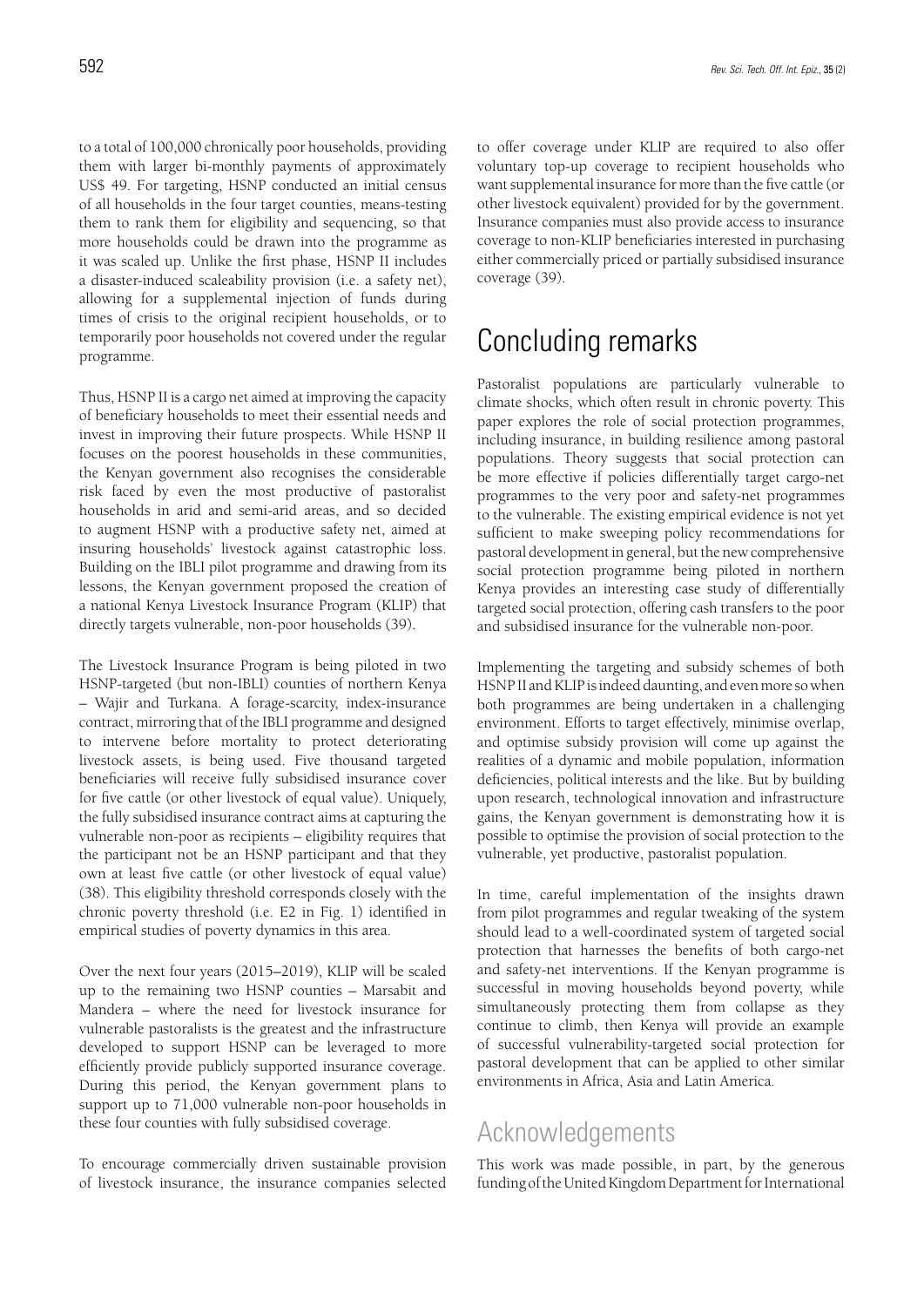$\mathbf{r}$ 

Development (DfID), the Australian Department of Foreign Affairs and Trade (DFAT) and the Agriculture and Rural Development Sector of the European Union through DfID Accountable Grant Agreement No. 202619-101; the United States Agency for International Development Grant No. EDH-A-00-06-0003-00; and the Consultative Group on International Agricultural Research (CGIAR) Research Programs on Climate Change, Agriculture and Food Security and Dryland Systems.

### **La protection sociale ciblée dans le cadre du système économique pastoral : étude de cas au Kenya**

### S.A. Janzen, N.D. Jensen & A.G. Mude

#### **Résumé**

Les programmes de protection sociale ont pour but d'aider les populations vulnérables (y compris les pasteurs) à maintenir un niveau acceptable de bienêtre, à gérer le risque et à faire face aux situations de crise. Théoriquement, le traitement différencié en fonction du niveau de pauvreté permet d'accroître la couverture et l'efficacité des programmes de protection sociale budgétisés. Les ménages vivant dans une pauvreté chronique tirent un meilleur bénéfice d'une protection sociale leur permettant de couvrir leurs besoins de base et de réaliser les investissements indispensables pour sortir de la pauvreté. Les ménages vulnérables mais non entièrement démunis tirent un meilleur bénéfice d'une protection leur permettant de couvrir les dépenses liées à des crises ponctuelles, mais n'ont pas nécessairement besoin d'un dispositif d'aide permanent. Des gains de bien-être sont constatés lorsque des programmes de protection sociale complets prennent en compte les besoins de ces deux catégories de foyers.

À partir d'éclairages factuels sur la dynamique de la pauvreté dans le système économique à dominante pastorale des régions arides et semi-arides du nord du Kenya, les auteurs réalisent une étude de cas qui leur permet d'examiner et de comparer les impacts avérés de deux dispositifs différents de protection sociale sur un ensemble hétérogène de ménages pastoraux : le premier est un programme ciblé de transfert de liquidités sans conditionnalités, destiné aux foyers les plus pauvres, le deuxième est un programme d'assurance du bétail doté d'une clause d'indexation et faisant office de « filet de sécurité » productif pour aider les pasteurs à ne pas basculer dans la pauvreté en cas de coup dur et à améliorer leur capacité de résilience.

Chacun des deux dispositifs de protection sociale permet de contenir la pauvreté, d'améliorer la sécurité alimentaire et de protéger la santé infantile. Néanmoins, les comportements qui en résultent en termes d'accumulation d'actifs varient suivant le type de protection et la situation particulière de chaque foyer. Les foyers les plus pauvres aidés par un apport de liquidités conservent et accumulent rapidement des actifs. Les foyers habituellement vulnérables mais pas entièrement démunis soutenus par un dispositif d'assurance protègent leurs troupeaux et investissent davantage pour le bétail qu'ils possèdent déjà. Après avoir plaidé en faveur du ciblage différencié, qui selon eux améliore l'efficacité des programmes, les auteurs font le point sur la manière dont le Kenya met actuellement en œuvre une protection sociale ciblée et différentielle.

#### **Mots-clés**

Assurance – Dynamique de la pauvreté – Pastoralisme – Piège de la pauvreté – Protection sociale – Risque – Transfert de liquidités.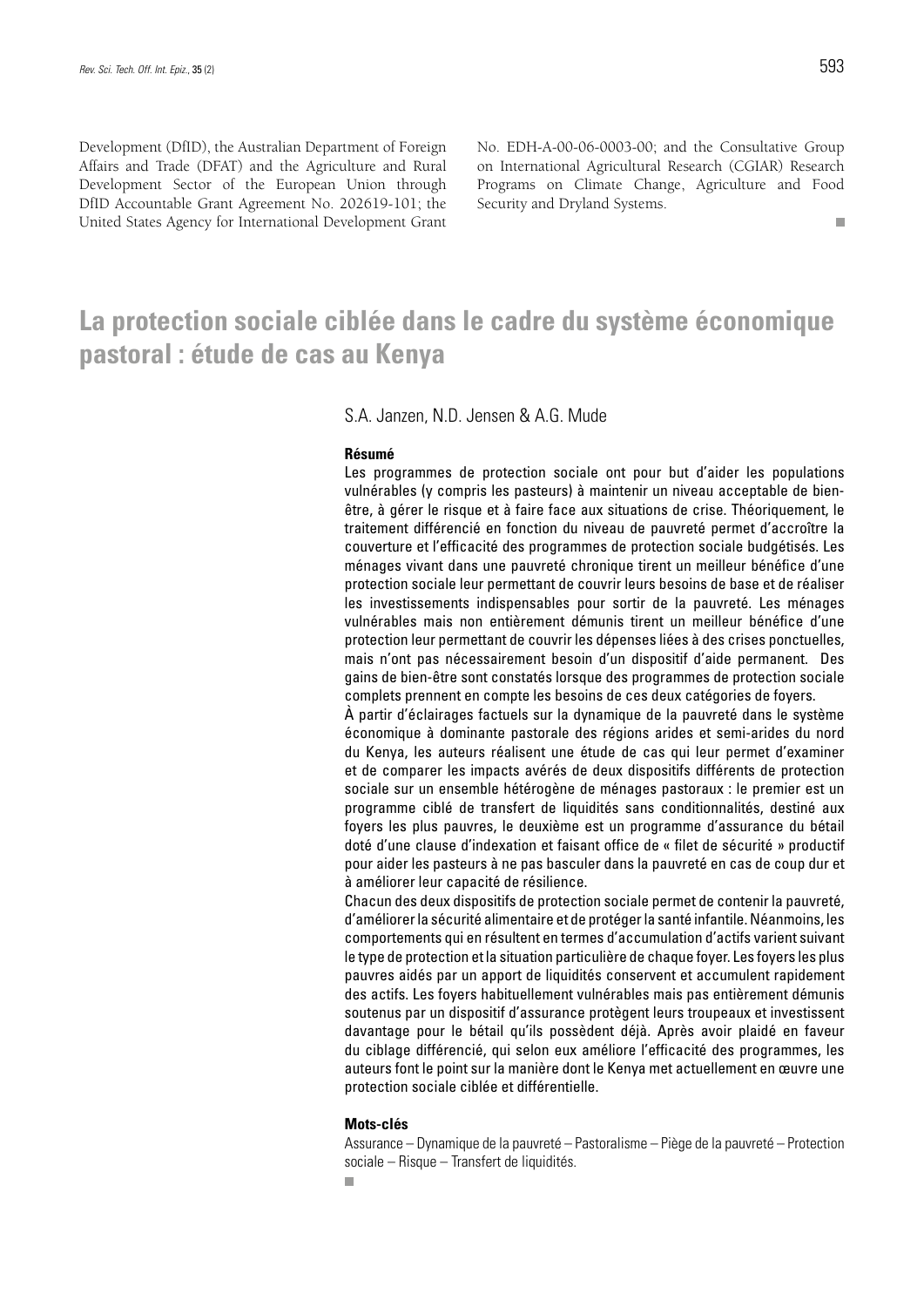### **Protección social diferenciada en una economía pastoral: estudio monográfico en Kenia**

S.A. Janzen, N.D. Jensen & A.G. Mude

#### **Resumen**

Los programas de protección social están concebidos para ayudar a las poblaciones vulnerables (entre ellas, las pastorales) a mantener un nivel básico de bienestar, gestionar el riesgo y hacer frente a los acontecimientos negativos. Según la teoría, los programas de protección social presupuestados pueden revestir mayor alcance y eficacia cuando distinguen entre los beneficiarios y se adaptan a ellos en función de su nivel de pobreza. Las familias que sufren pobreza crónica son las que más se benefician de los dispositivos de protección social concebidos para ayudarles a cubrir sus necesidades básicas y hacer las inversiones vitales necesarias para salir de la pobreza. Las familias vulnerables, pero no desposeídas, se benefician de la protección contra malas rachas temporales que tienen un costo elevado, pero no necesitan forzosamente ayuda sistemática. Para que un programa integral de protección social depare mayores cotas de bienestar es preciso que en él se tengan en cuenta las necesidades de ambos tipos de familias.

Los autores emplean una descripción científicamente contrastada de la dinámica de la pobreza en la economía basada en el pastoreo de las tierras áridas y semiáridas del norte de Kenia como estudio monográfico a partir del cual examinar y comparar los efectos observados de dos dispositivos diferentes de protección social en un conjunto heterogéneo de familias de pastores: un programa selectivo y no condicionado de transferencia de efectivo, destinado a respaldar a los más pobres; y un programa de seguro del ganado basado en un índice, que ofrece una «red de seguridad» productiva y ayuda a las familias en cuestión a protegerse de la pobreza y adquirir mayor resiliencia.

Se ha demostrado que ambos tipos de programa de protección social reducen la pobreza, mejoran la seguridad alimentaria y protegen la salud infantil. Sin embargo, el comportamiento de respuesta en cuanto a la acumulación de activos difiere según el tipo de protección y la situación propia de cada familia. Los hogares pobres que reciben transferencias de efectivo retienen y acumulan activos rápidamente. Los hogares asegurados, que normalmente son vulnerables pero no están desposeídos, protegen los rebaños existentes e invierten más en el ganado que ya poseen. Los autores postulan que la diferenciación entre beneficiarios confiere mayor eficacia al programa, y examinan el planteamiento adoptado actualmente en Kenia, que consiste en aplicar dispositivos de protección social diferenciados en función del beneficiario.

#### **Palabras clave**

Dinámica de la pobreza – Pastoreo – Protección social – Riesgo – Seguro – Trampa de la pobreza – Transferencia de efectivo.

 $\blacksquare$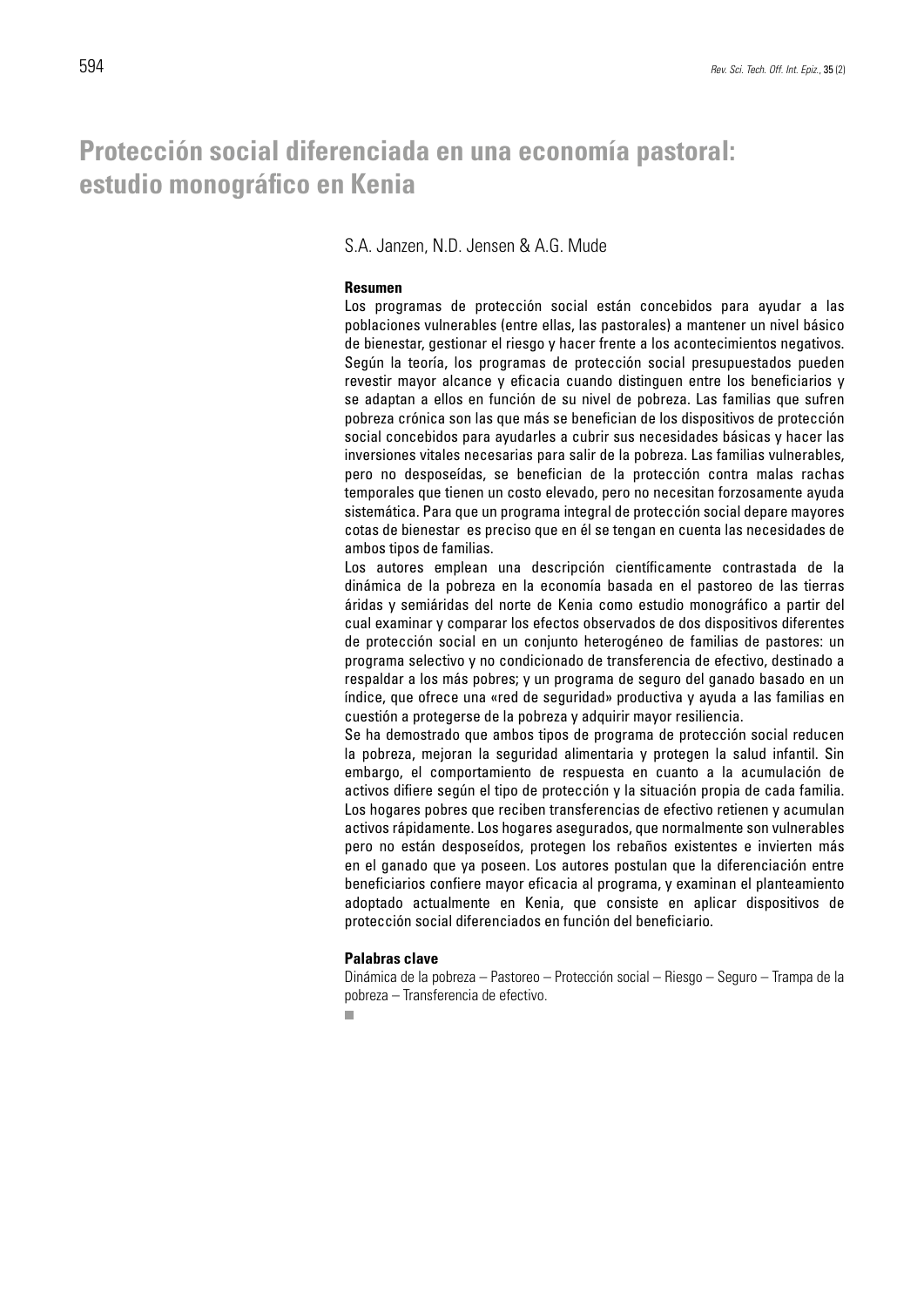## **References**

- 1. Rass N. (2006). Policies and strategies to address the vulnerability of pastoralists in sub-Saharan Africa. Pro-Poor Livestock Policy Initiative. Working Paper No. 37. Food and Agriculture Organization of the United Nations, Rome.
- 2. Behnke R.H., Scoones I. & Kerven C. (1993). Range ecology at disequilibrium. Overseas Development Institute, London.
- 3. Desta S. & Coppock D.L. (2004). Pastoralism under pressure: tracking system change in southern Ethiopia. *Human Ecol.*, **32** (4), 465–486. doi:10.1023/B:HUEC.0000043516.56037. 6b.
- 4. Smith A.B. (2005). African herders: emergency of pastoral traditions. Altamira Press, Walnut Creek, California.
- 5. Thornton P., van de Steeg J., Notenbaert A. & Herrero M. (2009). – The impacts of climate change on livestock and livestock systems in developing countries: a review of what we did know and what we need to know. *Agric. Syst*.*,* **101** (3), 113–127. doi:10.1016/j.agsy.2009.05.002.
- 6. Catley A., Lind J. & Scoones I. (eds) (2012). Pastoralism and development in Africa: dynamic change at the margins. Routledge, New York.
- 7. Devereux S. & Sabates-Wheeler R. (2004). Transformative social protection. IDS Working Paper 232. Institute of Development Studies (IDS), Brighton, UK. Available at: www.unicef.org/socialpolicy/files/Transformative\_Social\_ Protection.pdf (accessed on 20 April 2016).
- 8. Barrientos A. & Hulme D. (2009). Social protection for the poor and poorest in developing countries: reflections on a quiet revolution: commentary. *ODS*, **37** (4), 439–456. doi:10.1080/13600810903305257.
- 9. Barrett C.B. (2006). Food aid as part of a coherent strategy to advance food security objectives. ESA Working Paper No. 06-09. Food and Agriculture Organization of the United Nations, Rome. Available at: https://ideas.repec.org/p/fao/ wpaper/0609.html (accessed on 4 August 2015).
- 10. Barrett C.B. & Carter M.R. (2013). The economics of poverty traps and persistent poverty: policy and empirical implications. *J. Develop. Stud.,* **39** (7), 976–990. doi:10.1080/ 00220388.2013.785527.
- 11. Barrett C.B., Carter M.R. & Ikegami M. (2013). Poverty traps and social protection. Social Protection Discussion Paper No. 0804. World Bank, Washington, DC. Available at: http://siteresources.worldbank.org/SOCIALPROTECTION/ Resources/SP-Discussion-papers/Social-Protection-General-DP/0804.pdf (accessed on 15 April 2016).
- 12. Carter M.R. & Janzen S.A. (2015). Social protection in the face of climate change: targeting principles and financing mechanisms. World Bank Policy Research Working Paper, No. WPS 7476. World Bank, Washington, DC. Available at: http://documents.worldbank.org/curateden/2015/11/ 25250352/social-protection-face-climate-change-targetingprinciples-financing-mechanisms (accessed on 12 April 2016).
- 13. National Drought Management Authority (2012). Kenya post disaster needs assessment, 2008–2011 drought. NDMA, Nairobi, Kenya. 192 pp. Available at: www.alnap.org/pool/ files/kenya-pdna-final.pdf (accessed on 1 September 2016).
- 14. McPeak J.G., Little P.D. & Doss C.R. (2012). Risk and social change in an African rural economy: livelihoods in pastoralist communities*.* Routledge, London. Available at: http://samples. sainsburysebooks.co.uk/9781136650796\_sample\_823349. pdf (accessed on 20 April 2016).
- 15. Mude A., Chantarat S., Barrett C., Carter M., Ikegami M. & McPeak J. (2012). – Insuring against drought-related livestock mortality: piloting index-based livestock insurance in Northern Kenya. *In* Weather index insurance for smallholder farmers in Africa: lessons learnt and goals for the future (E. Makaudze, ed.). African Sun Media, Stellenbosch, South Africa, 197 pp.
- 16. Lybbert T.J., Barrett C.B., Desta S. & Coppock D.L. (2004). – Stochastic wealth dynamics and risk management among a poor population. *Econom. J.*, **114** (498), 750–777. doi:10.1111/j.1468-0297.2004.00242.x.
- 17. Barrett C.B., Marenya P.P., McPeak J., Minten B., Place F., Randrianarisoa J.C., Rasambainarivo J. & Wangila J. (2006). – Welfare dynamics in rural Kenya and Madagascar. *J. Develop. Stud.*, **42** (2), 248–277. doi:10.1080/00220380500405394.
- 18. Toth R. (2015). Traps and thresholds in pastoralist mobility. *Am. J. Agric. Econ*., **97** (1), 315–332. doi:10.1093/ajae/aau064.
- 19. Santos P. & Barrett C.B. (2011). Persistent poverty and informal credit. *J. Develop. Econ.*, **96** (2), 337–347. doi:10.1016/j.jdeveco.2010.08.017.
- 20. Kraay A. & McKenzie D. (2014). Do poverty traps exist? Assessing the evidence. *J. Econ. Perspect*., **28** (3), 127–148. doi:10.1257/jep.28.3.127.
- 21. Merttens F., Hurrell A., Marzi M., Attah R., Farhat M., Kardan A. & MacAuslan I. (2013). – Kenya Hunger Safety Net Programme monitoring and evaluation component: quantitative impact evaluation final report: 2009 to 2012. Oxford Policy Management, Oxford. Available at: www.oecd. org/derec/unitedkingdom/Evaluation-of-the-Hunger-Safety-Net-Programme-Kenya.pdf (accessed on 20 April 2016).
- 22. Arnold C., Conway T. & Greenslade M. (2011). Cash transfers. Evidence paper. Policy Division 2011. Department for International Development, London. Available at: www. dfid.gov.uk/Documents/publications1/cash-transfersevidence-paper.pdf (accessed on 28 July 2015).